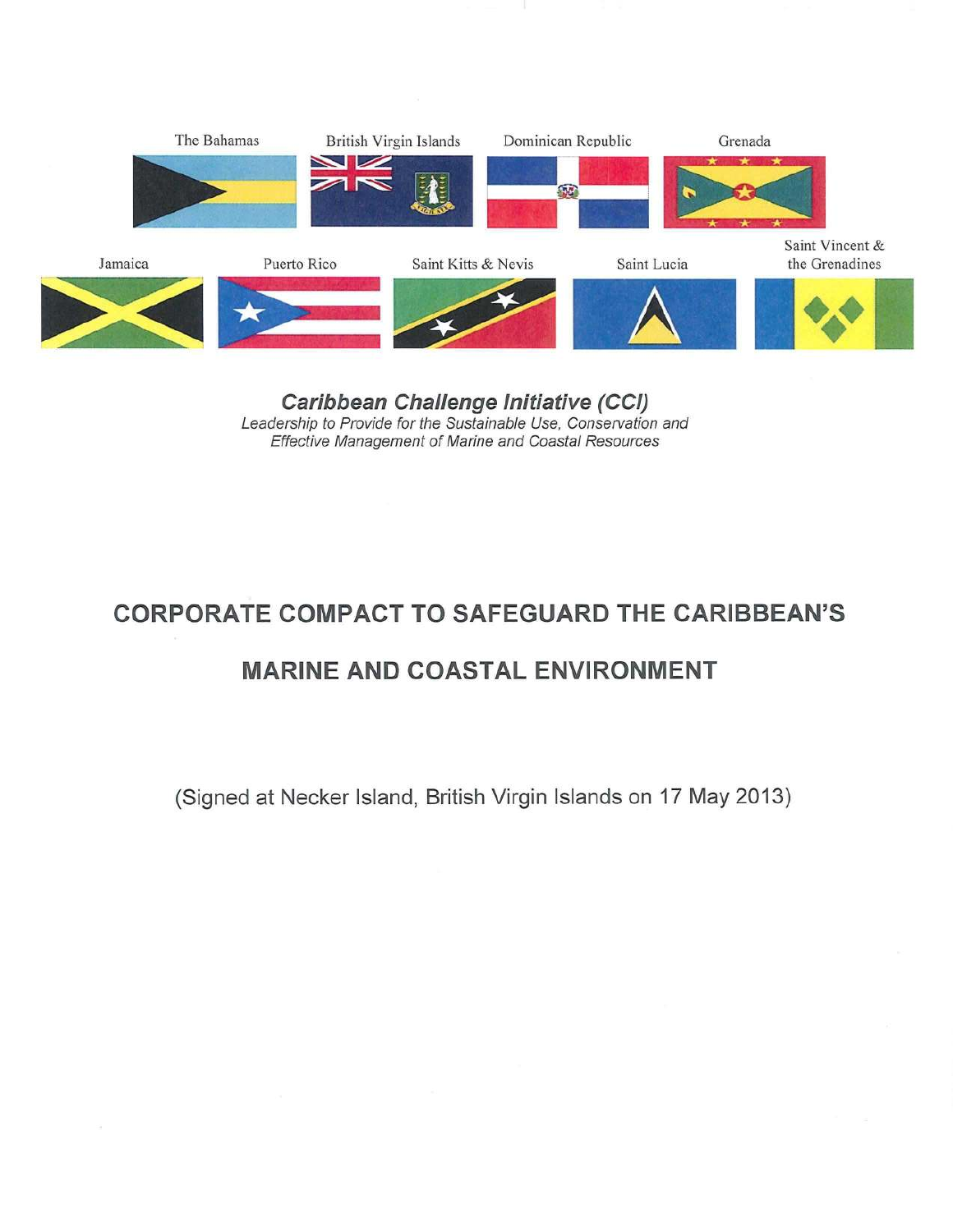## **Corporate Compact to Safeguard the Caribbean's Marine and Coastal Environment**

(British Virgin Islands; May 17, 2013)

#### **Context**

We have come together as business leaders to protect the Caribbean's marine and coastal environment upon which we and others depend.

We speak with urgency. Live coral covers just 8 percent of Caribbean reefs today, compared with more than 50 percent in the 1970s. Beach erosion affects 75 percent of all Caribbean beaches. And all commercial fisheries in the Caribbean are now overexploited.

Regardless of size, location, or sector, business does not operate in isolation from the world around it. It has an impact, direct and indirect, on the environment and its ecosystems in which we, and society as a whole, live and work.

The Caribbean's ecosystem creates and sustains vital livelihoods for its local communities and the Caribbean economy is inextricably linked to healthy marine and coastal ecosystems. The total value of ecosystem services - the shoreline protection, fisheries, and the scenic lands and waters that attract tourists provided by coastal habitats in the Caribbean is over US\$ 375,000 annually per hectare. Yet all marine and coastal natural capital in the Caribbean is threatened by unsustainable coastal development, land- and sea-based pollution, unsustainable fishing, and ongoing climate change. Together we can, and will, collaborate and apply our resources and expertise to help change this.

We join the Caribbean Challenge Initiative (CCI) as a historic and ambitious effort to protect at least 20 percent of the marine and coastal environment of the Caribbean by 2020. This requires immediate action at ail levels, by all of us: businesses across all sectors, governments, civil society and citizens.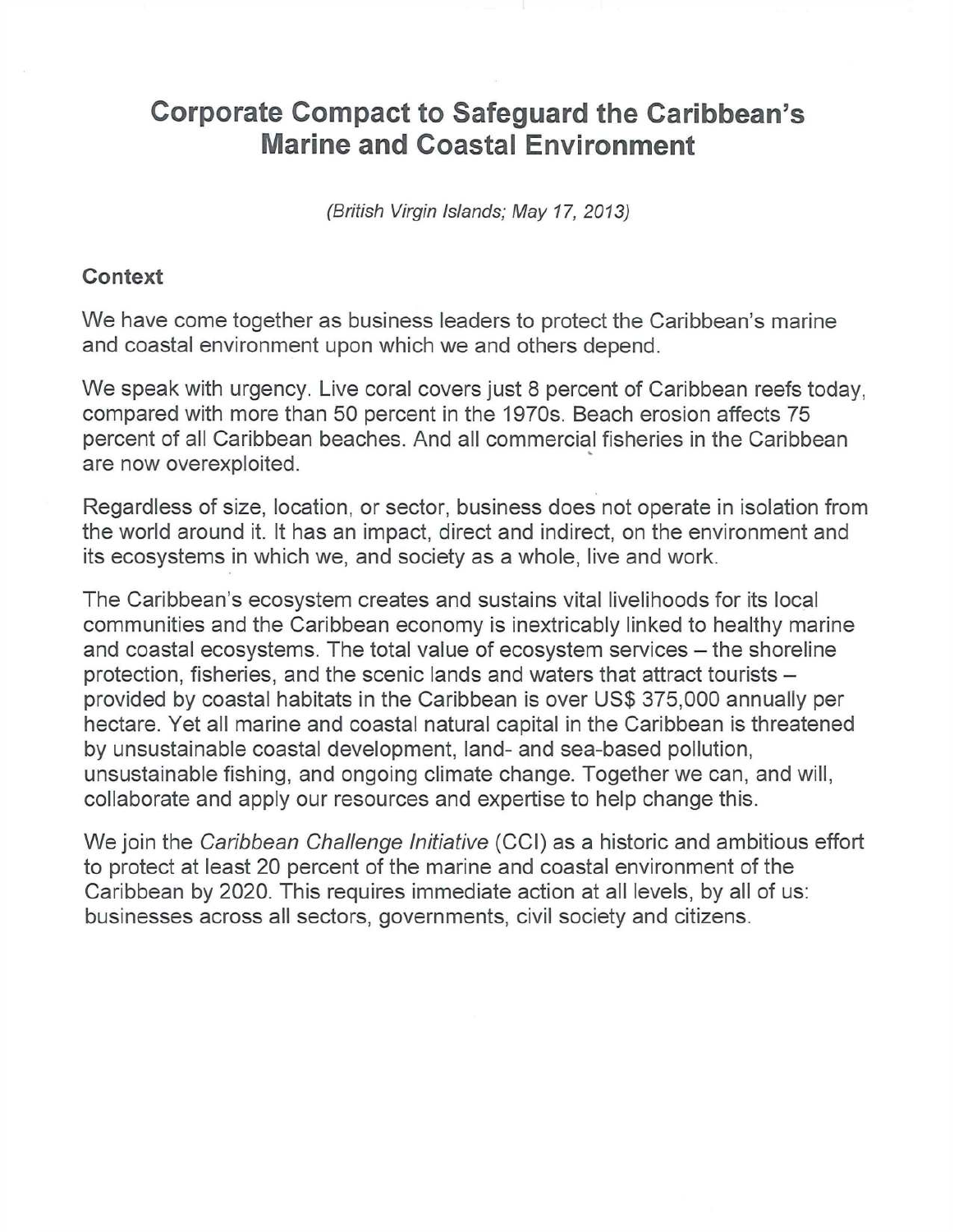### **Business Leadership**

Today our companies commit to specific actions to protect and restore the Caribbean's marine and coastal environment. Our actions will be governed by the following six principles:

- 1. We are co-responsible for the stewardship of natural resources.
- 2. We will seek to partner with governments and local communities on joint solutions.
- 3. We will act now.
- 4. We will change business practices as necessary.
- 5. We will engage our value chain to do the same.
- 6. We will be a leading voice in our industry.

We will focus on the six priority areas set out in the Leaders Declaration signed by participating governments:

- Marine and Coastal Protected Areas
- Restoration of Marine and Coastal Resources
- Sustainable Tourism
- Sustainable Fisheries
- Adaptation to Climate Change
- Marine Pollution

Our actions will incorporate measurable and time-bound results that can be documented and reported. Our actions will support the Caribbean governments in meeting their goals under the Convention on Biological Diversity.

We also call upon other companies to sign this Corporate Compact and join the Caribbean Challenge Initiative.

Delay in action is not an option. This immense challenge cannot be solved by a single entity. Together, each of our contributions creates momentum for positive change on an unprecedented scale across the Caribbean.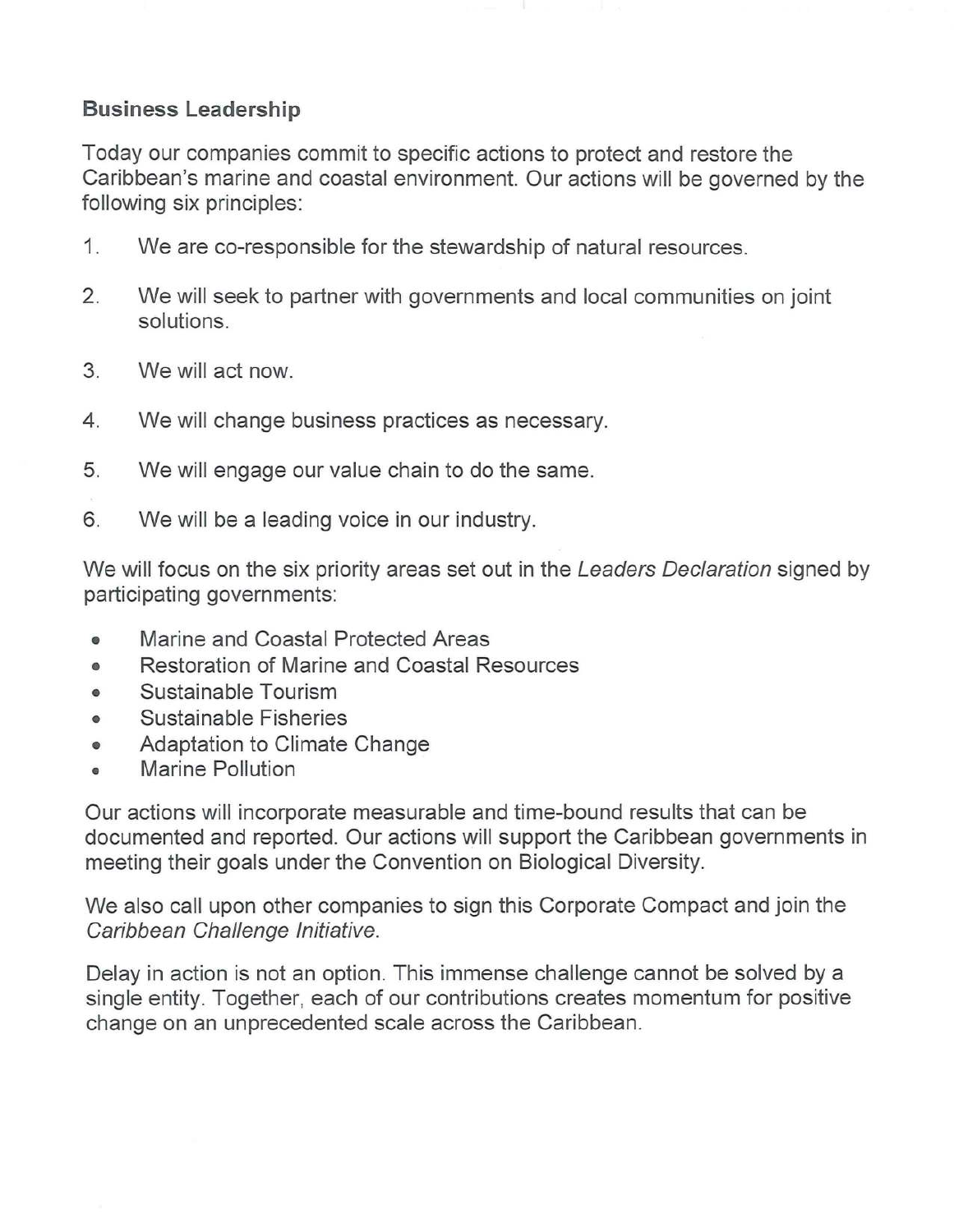## **Signed on May 17, 2013 in the British Virgin Islands by:**

Bamboo Sushi

Disney Cruise Line

GOOD

Grupo Propagas

Grupo Puntacana

Guy Harvey Sportswear

KOR Water

Mr. Kristofor Lofgren CEO

Mr. Pat Gerrity Vice President of Safety, Security, Environmental Policy and Compliance New Vacation Operations and Disney Cruise Line

Mr. Grant Garrison (for Mr. Ben Goldhirsh, Co-Founder and CEO)

Mr. Arturo Santana Reyes President and CEO

Mr. Frank Rainieri President and CEO **awr** Mr. Guy Harvey President and CEO Mr Eric Barnes

Founder and CEC